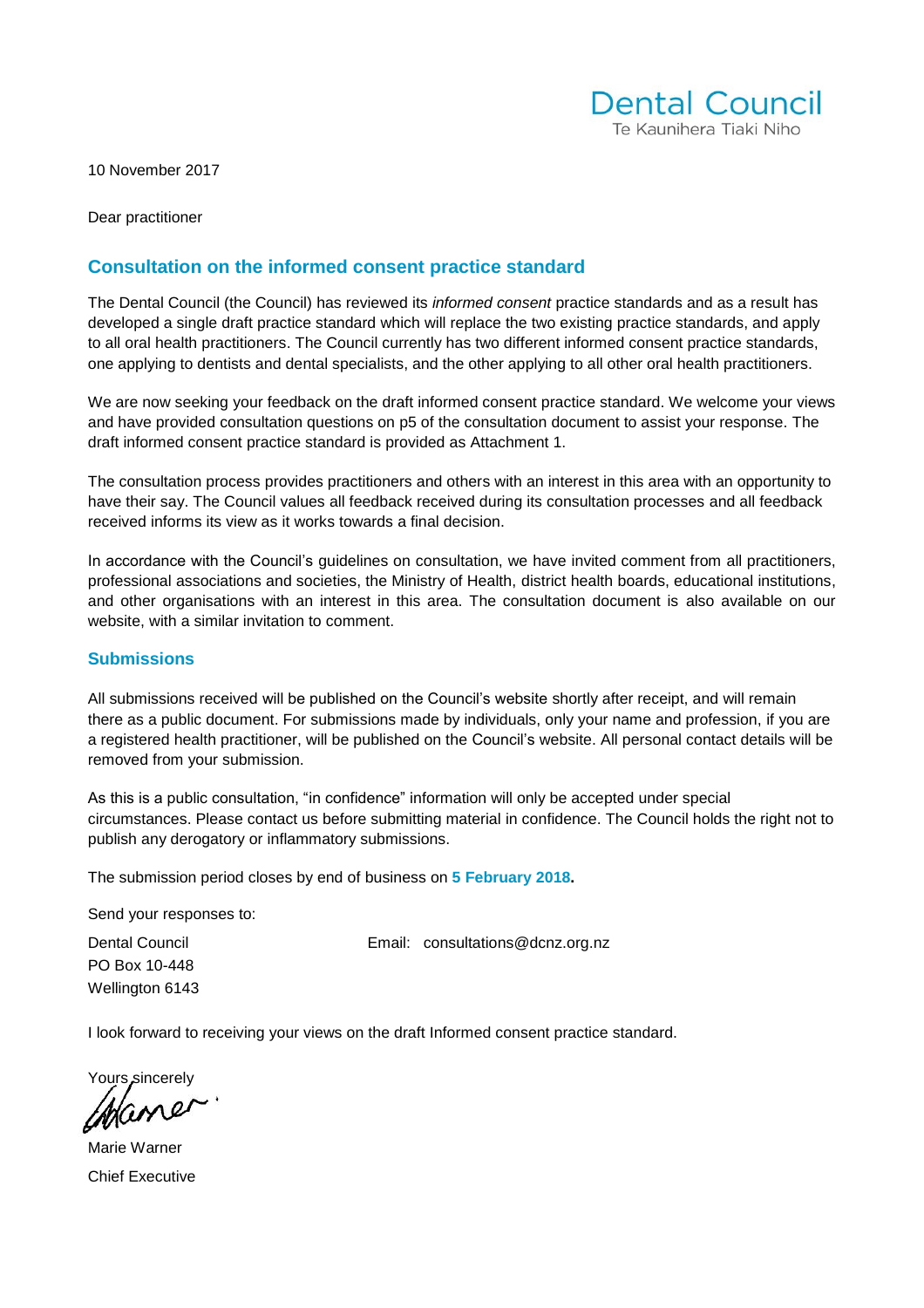# **Consultation document on the draft Informed consent practice standard**

**Issued: 10 November 2017**

**Submission closing date: 5 February 2018**

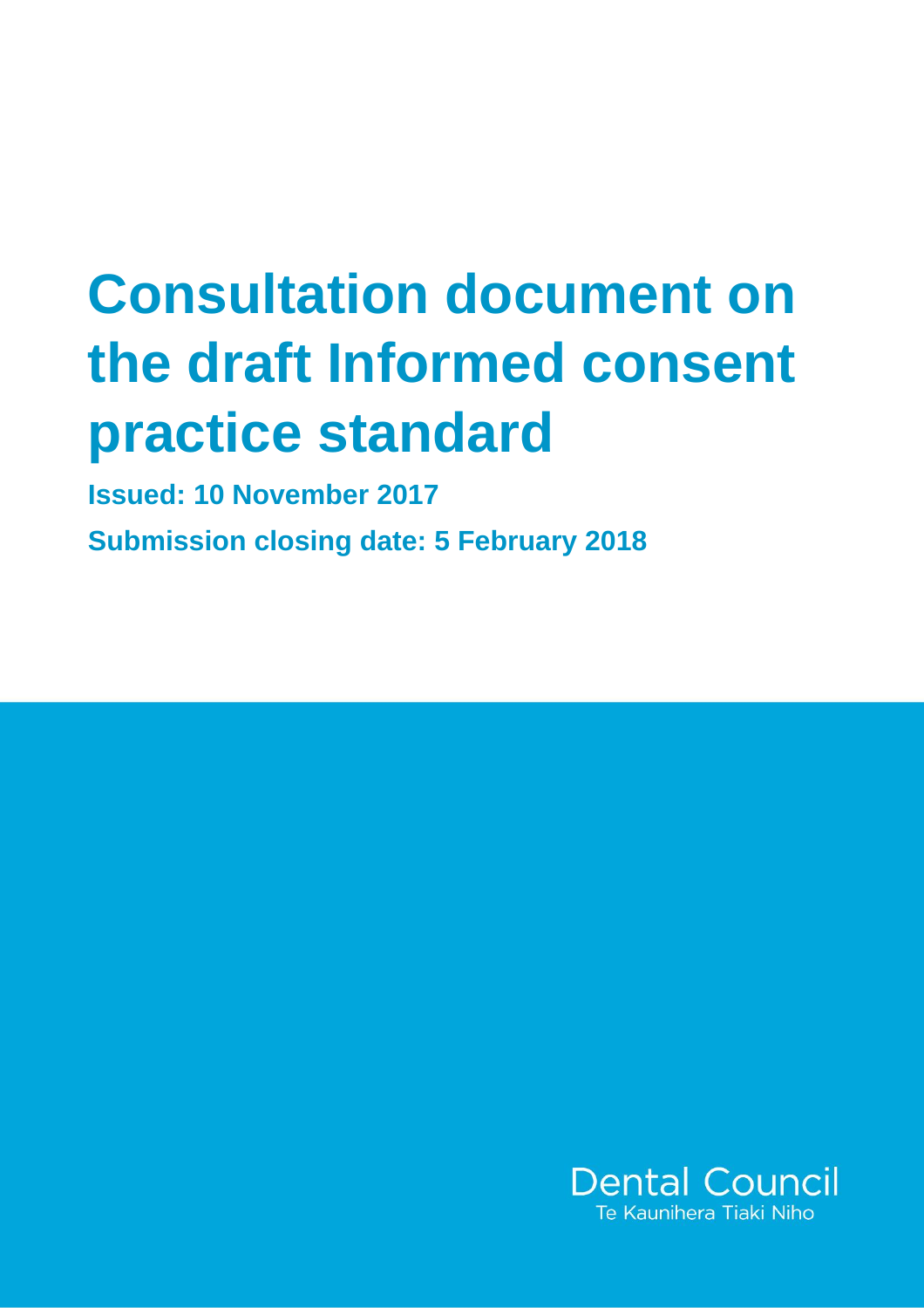# **Draft Informed consent practice standard**

# 1. Introduction

The review of the Council's *Informed consent* practice standards [March 2005]*,* began in July 2017 with the consideration of the Council's current practice standards and other standards or guidelines related to informed consent from New Zealand and internationally, along with relevant legal and regulatory obligations in New Zealand.

The documents considered are listed in the bibliography provided at the end of this consultation document.

The outcome of the review has led to the development of a draft informed consent practice standard ('draft practice standard') which, once finalised, will apply to all oral health practitioners.

The Council wishes to acknowledge the New Zealand Dental Association's Code of Practice: Informed consent, as a source used in the development of this practice standard. In addition, the Council thanks the office of the Health and Disability Commissioner for their assistance in reviewing the draft practice standard to ensure alignment with New Zealand laws and regulations related to informed consent.

# 2. New Zealand law and standards

The Code of Health and Disability Service Consumers' Rights Regulation 1996 ('the Code') and common law govern the legal position for informed consent in New Zealand in the majority of situations relevant to oral health practice.

In particular Rights 5, 6 and 7 of the Code are related to the process of informed consent:

Right 5: Right to effective communication

Right 6: Right to be fully informed

Right 7: Right to make an informed choice and give informed consent

The standards framework contains professional standards which reflect the key principles of informed consent - autonomy, competence and effective communication - however the nature of the document limits the guidance that can be provided for practitioners in this practice area.

It is anticipated that by providing more detailed standards and guidance, the informed consent practice standard will assist practitioners in meeting the professional standards of the standards framework and their other obligations in this practice area.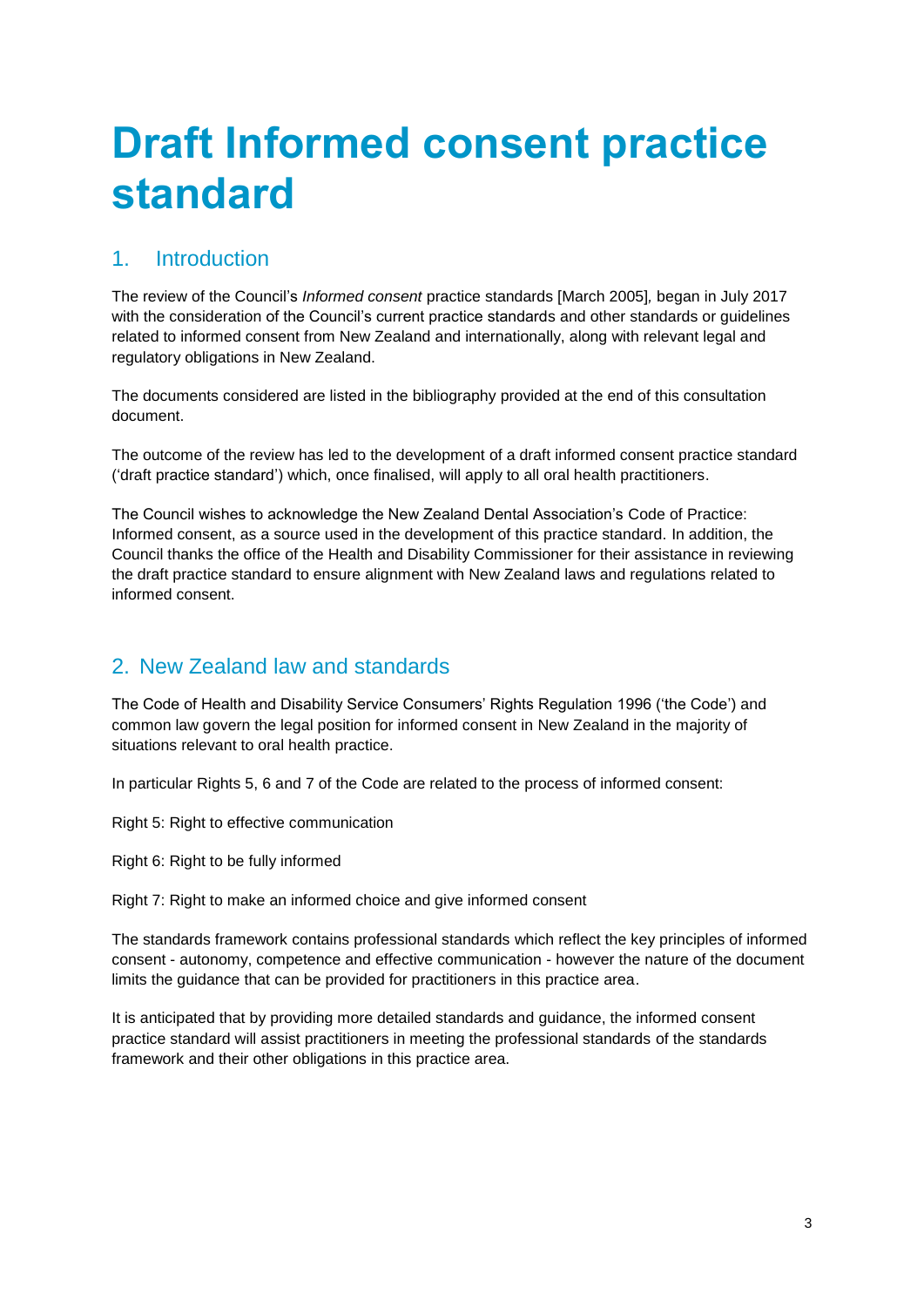# 3. Defining and understanding informed consent

Informed consent is an interactive process between a practitioner and a patient where the patient gains an understanding of their condition and the possible options for care; and on this basis can make an informed choice and decide whether or not to give their consent.

The integrity of the informed consent process relies on effective communication and working in partnership with patients to ensure they are fully informed and enabled to make a free and informed choice.

Informed consent is not a one-off event. It is an ongoing process of communication between the patient and practitioner which provides multiple opportunities for the patient to make informed decisions about their oral health, both before and within a period of care; and to give, withhold, affirm, or withdraw their consent.

# 4. Patient competence

Every patient must be presumed competent to make an informed choice and give informed consent, unless there are reasonable grounds for believing that the patient is not competent<sup>1</sup>; this applies regardless of the patient's age.

Competence in the context of informed consent means the patient must be able to:

- understand the purpose of the proposed care and the explanations given about the possible options
- weigh up that information as part of the process of making their choice
- understand that they are free to choose whether or not they give their consent
- communicate their decision (whether by talking, using sign language or any other means).

The patient's ability to make an informed choice and give consent may vary over time and may be influenced by factors such as the complexity of the information they are being asked to consider, their age, their level of maturity, and their mental, physical and emotional state.

Practitioners must assess the patient's competence where there are grounds for believing their capacity to give informed consent may be impaired. Guidance in making this assessment is provided under Standard 6 of the practice standard.

A patient under the age of 16 may give consent to care without the need for a parent/guardian/carer's approval, provided they are able to understand the nature, purpose, and possible consequences of the proposed treatment as well as the consequences of refusing care.<sup>2</sup>

In this situation in which the patient under 16 years of age is deemed competent to give consent, the Code upholds the patient's right to decide what, if any, involvement they wish their parent/guardian/ carer to have in their care and treatment.

Accordingly, the guidance in the practice standard reflects the patient's right in this regard.

**.** 

<sup>1</sup> Right 7(2) Health and Disability Commissioner (Code of Health and Disability Services Consumers' Rights) Regulations 1996

<sup>2</sup> Ministry of Health *Consent in Child and Youth Health: Information for Practitioners*.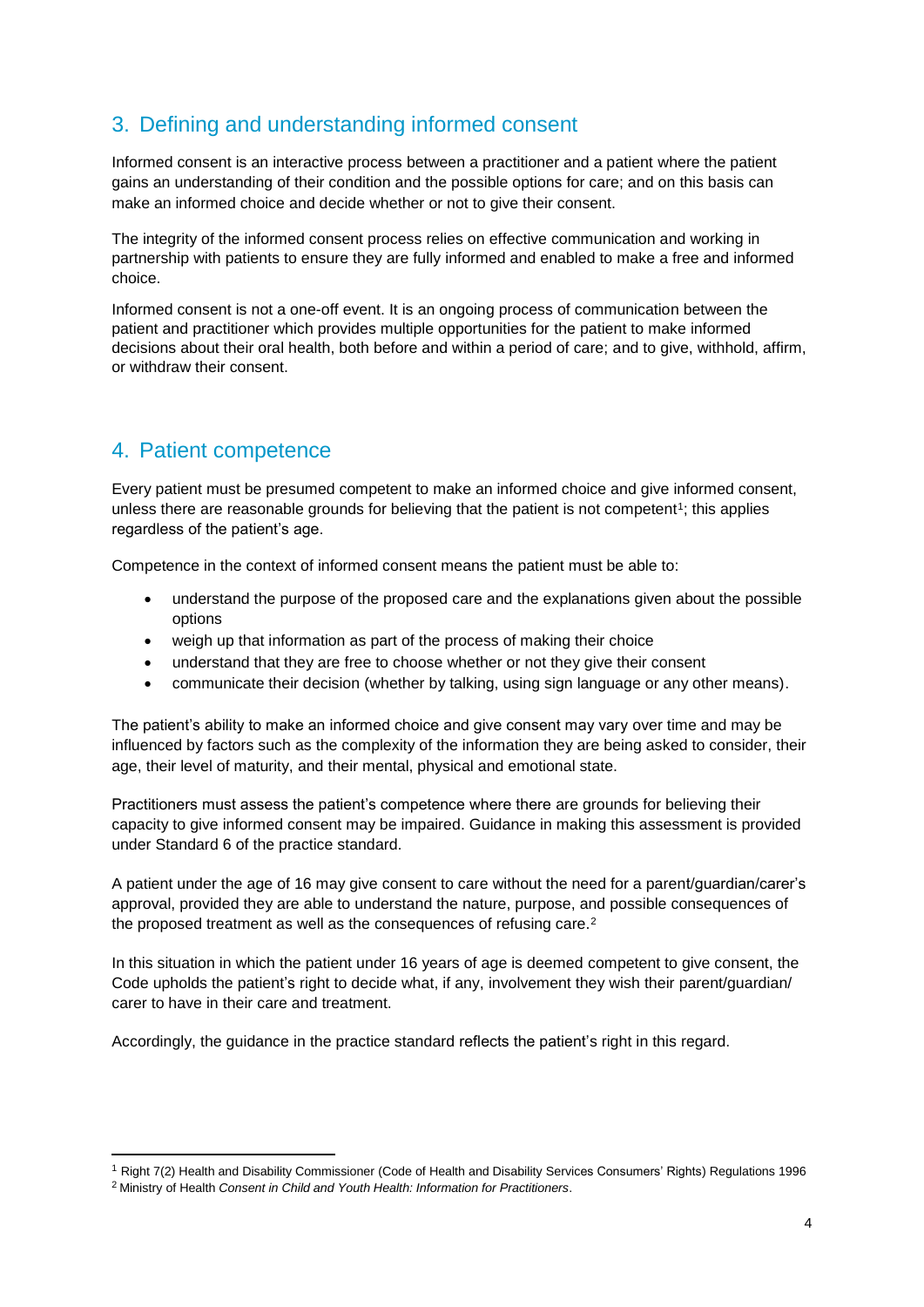# 5. The draft practice standard

The purpose of the draft practice standard is to set minimum standards for the process of informed consent in oral health practice.

The standards and guidance in the practice standard embody Rights 5, 6, and 7 of the Code of Rights, and reflect the professional standards and guidance of the standards framework, and relevant common law.

The draft practice standard has maintained almost all of the information in the current informed consent practice standards, expanded some of the content, and re-formatted the document to achieve consistency with the other updated practice standards.

The key changes in the proposed practice standard are summarised below.

- More information is provided in the introduction of the practice standard to enhance practitioners' understanding of the informed consent process; the importance of effective communication and working in partnership with their patients; and patients' competence to give consent.
- Greater guidance is provided, particularly in relation to effective communication, assessing patient competence, and practitioners' responsibilities when the patient is not competent or has diminished competence.

### Consultation questions

Stakeholders are invited to comment on the draft practice standard by responding to the following questions:

- Q1. Do you agree/disagree with the proposed draft informed consent practice standard? If you disagree, please detail why.
- Q2. Does any element of the draft informed consent practice standard require clarification or further guidance? Please explain.
- Q3. Are there areas you consider to be important that have not been covered in the draft informed consent practice standard?
- Q4. Do you have any further comments on the proposed informed consent practice standard?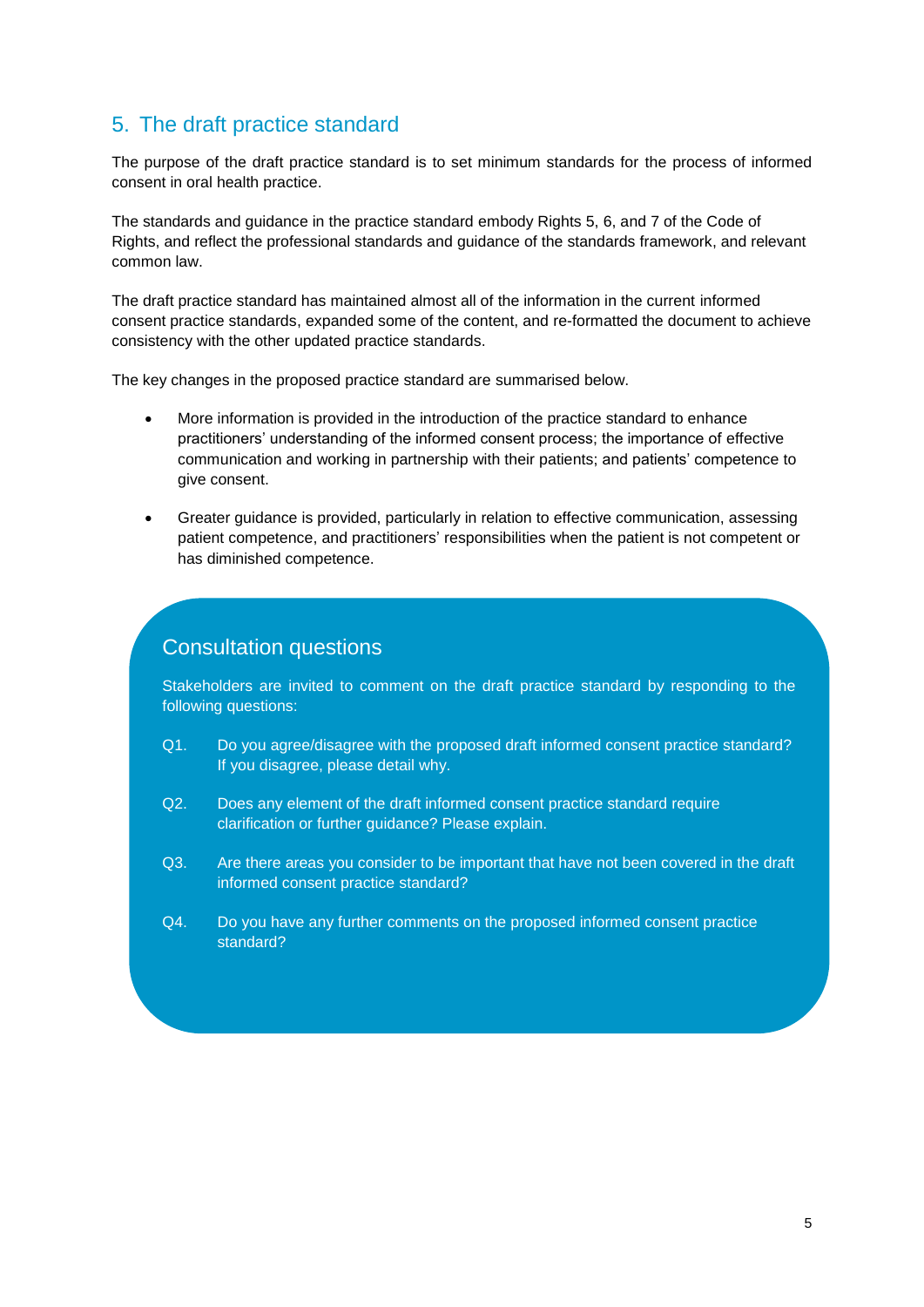## **Bibliography**

#### **New Zealand**

- 1. Canterbury District Health Board. Te Poari Hauora o Waitaha. *Informed Consent*. [https://www.cdhb.health.nz/Hospitals-Services/Health-Professionals/CDHB-Policies/Clinical-](https://www.cdhb.health.nz/Hospitals-Services/Health-Professionals/CDHB-Policies/Clinical-Manual/Documents/4618-Informed-Consent.pdf)[Manual/Documents/4618-Informed-Consent.pdf](https://www.cdhb.health.nz/Hospitals-Services/Health-Professionals/CDHB-Policies/Clinical-Manual/Documents/4618-Informed-Consent.pdf)
- 2. Health and Disability Commissioner. (2014). Fact Sheet. Consent for consumers who are not competent. [http://www.hdc.org.nz/media/247994/consent%20for%20consumers%20who%20are%20not%20c](http://www.hdc.org.nz/media/247994/consent%20for%20consumers%20who%20are%20not%20competent.pdf) [ompetent.pdf](http://www.hdc.org.nz/media/247994/consent%20for%20consumers%20who%20are%20not%20competent.pdf)
- 3. Health and Disability Commissioner. The HDC Code of Health and Disability Services Consumers' Rights Regulation 1996. <http://www.hdc.org.nz/the-act--code/the-code-of-rights>
- 4. Health Quality and Safety Commission New Zealand. (2014). *Three steps to better health literacy – a guide for health professionals.* [https://www.healthnavigator.org.nz/media/1006/three-steps-to-better-health-literacy-guide-for](https://www.healthnavigator.org.nz/media/1006/three-steps-to-better-health-literacy-guide-for-health-professionals-dec-2014.pdf)[health-professionals-dec-2014.pdf](https://www.healthnavigator.org.nz/media/1006/three-steps-to-better-health-literacy-guide-for-health-professionals-dec-2014.pdf)
- 5. Medical Council of New Zealand. (2011). *Information, choice of treatment and informed consent.*  Wellington, New Zealand*.* [https://www.mcnz.org.nz/assets/News-and-Publications/Statements/Information-choice-of](https://www.mcnz.org.nz/assets/News-and-Publications/Statements/Information-choice-of-treatment-and-informed-consent.pdf)[treatment-and-informed-consent.pdf](https://www.mcnz.org.nz/assets/News-and-Publications/Statements/Information-choice-of-treatment-and-informed-consent.pdf)
- 6. Medical Protection. Consent and shared decision-making. (2014). [https://www.medicalprotection.org/newzealand/casebook/casebook-january-2014/consent-and](https://www.medicalprotection.org/newzealand/casebook/casebook-january-2014/consent-and-shared-decision-making)[shared-decision-making](https://www.medicalprotection.org/newzealand/casebook/casebook-january-2014/consent-and-shared-decision-making)
- 7. Ministry of Health. (1998). *Consent in Child and Youth Health: Information for Practitioners*. [http://www.health.govt.nz/system/files/documents/publications/consent-in-child-and-youth](http://www.health.govt.nz/system/files/documents/publications/consent-in-child-and-youth-health.pdf)[health.pdf](http://www.health.govt.nz/system/files/documents/publications/consent-in-child-and-youth-health.pdf)
- 8. New Zealand College of Midwives. (1996, reviewed and updated 2016). *Consensus Statement: Informed Consent and Decision Making.* <https://www.midwife.org.nz/quality-practice/nzcom-consensus-statements>
- 9. New Zealand Dental Association. (2017). *Code of Practice: Informed consent.*
- 10. New Zealand Psychologists Board. (2016). *Guidelines on Informed Consent.* [http://www.psychologistsboard.org.nz/cms\\_show\\_download.php?id=421](http://www.psychologistsboard.org.nz/cms_show_download.php?id=421)
- 11. Nursing Council of New Zealand. (2012*). Code of Conduct for Nurses*. Wellington, New Zealand. <http://www.nursingcouncil.org.nz/Publications/Standards-and-guidelines-for-nurses>
- 12. Osteopathic Council New Zealand. (2014). *Informed consent: Guidelines for osteopaths*. [http://www.osteopathiccouncil.org.nz/images/stories/pdf/new/Guidelines%20informed%20consent](http://www.osteopathiccouncil.org.nz/images/stories/pdf/new/Guidelines%20informed%20consent%2022-12-14.pdf) [%2022-12-14.pdf](http://www.osteopathiccouncil.org.nz/images/stories/pdf/new/Guidelines%20informed%20consent%2022-12-14.pdf)
- 13. Pharmacy Council of New Zealand. Safe Effective Pharmacy Practice. Code of Ethics. (2011). [http://www.pharmacycouncil.org.nz/Portals/12/Documents/standardsguidelines/Code%20of%20Et](http://www.pharmacycouncil.org.nz/Portals/12/Documents/standardsguidelines/Code%20of%20Ethics%20-%20web.pdf?ver=2017-02-20-103020-983) [hics%20-%20web.pdf?ver=2017-02-20-103020-983](http://www.pharmacycouncil.org.nz/Portals/12/Documents/standardsguidelines/Code%20of%20Ethics%20-%20web.pdf?ver=2017-02-20-103020-983)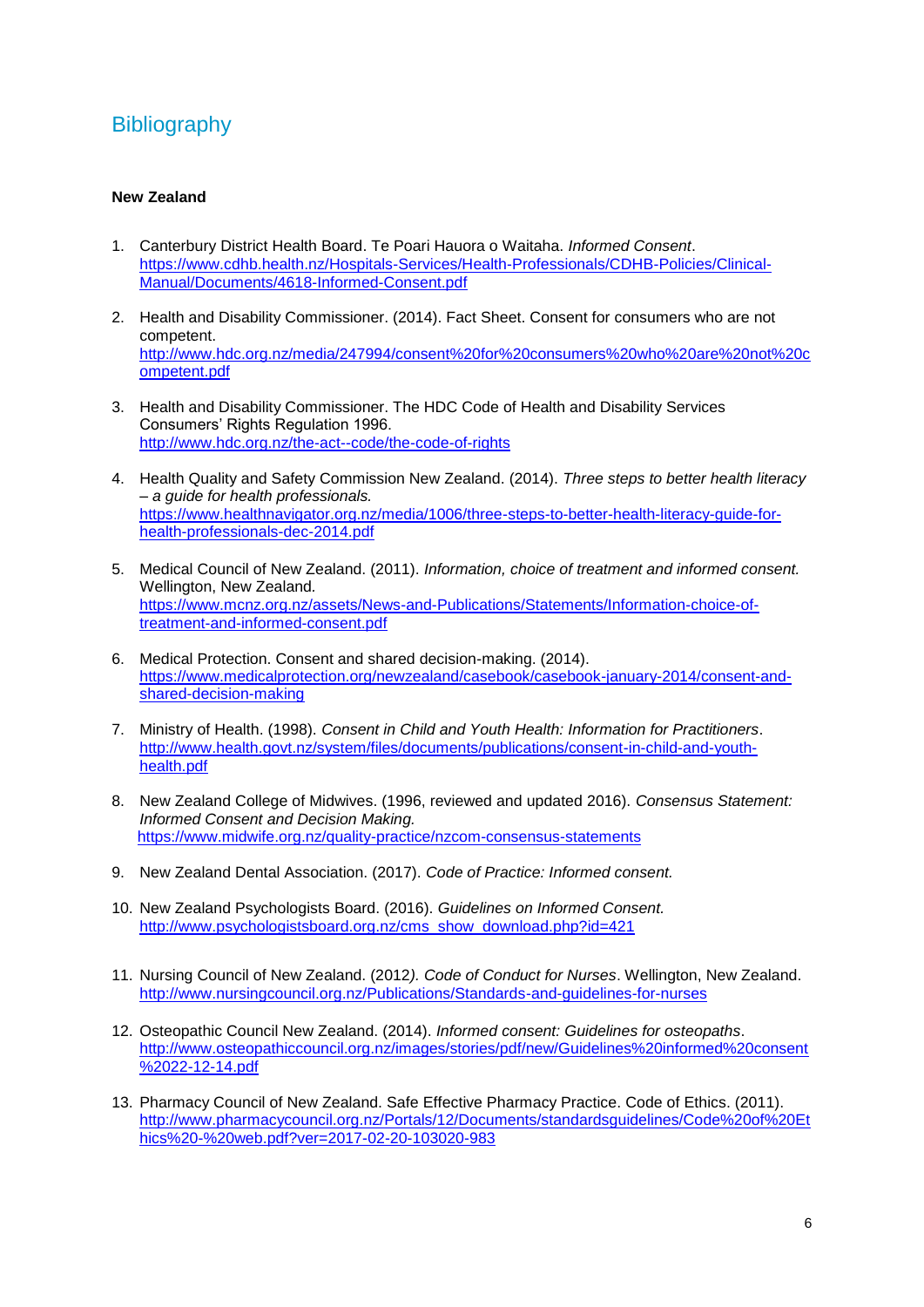- 14. Physiotherapy Board of New Zealand. (2011). *Aotearoa New Zealand Physiotherapy Code of Ethics and Professional Conduct.* Wellington, New Zealand. [https://www.physioboard.org.nz/sites/default/files/NZ\\_Physiotherapy\\_Code\\_of\\_Ethics\\_final\\_0.pdf](https://www.physioboard.org.nz/sites/default/files/NZ_Physiotherapy_Code_of_Ethics_final_0.pdf)
- 15. Podiatrists Board of New Zealand. Te Poari Tiaki Waewae O Aotearoa. (n.d*.*). *Ethical principles and Standards of Conduct*. Wellington, New Zealand. [https://www.podiatry.org.nz/assets/Ethical\\_Principles\\_and\\_Stds\\_of\\_Conduct.pdf](https://www.podiatry.org.nz/assets/Ethical_Principles_and_Stds_of_Conduct.pdf)
- 16. The Psychotherapists Board of Aotearoa New Zealand. Te Poari o nga Kaihaumanu Hinengaro o Aotearoa. (2011). *Psychotherapist Standards of Ethical Conduct.* [http://www.pbanz.org.nz/docs/For\\_Psychotherapists/Standards%20of%20Ethical%20ConductAug](http://www.pbanz.org.nz/docs/For_Psychotherapists/Standards%20of%20Ethical%20ConductAug2013..pdf) [2013..pdf](http://www.pbanz.org.nz/docs/For_Psychotherapists/Standards%20of%20Ethical%20ConductAug2013..pdf)
- 17. Van Rooyen, A., Water, T., Rasmussen, S., & Diesfeld, K. (2015). What makes a child a 'competent' child? *New Zealand Medical Journal*, 128 (1426), 88-95. [https://www.nzma.org.nz/\\_\\_data/assets/pdf\\_file/0012/46110/van-Rooyen-1628FINAL1426.pdf](https://www.nzma.org.nz/__data/assets/pdf_file/0012/46110/van-Rooyen-1628FINAL1426.pdf)
- 18. Waikato District Health Board. (2014). Informed Consent Policy. [https://www.waikatodhb.health.nz/assets/documents/jobs-and-careers/research-and](https://www.waikatodhb.health.nz/assets/documents/jobs-and-careers/research-and-education/Informed-consent.pdf)[education/Informed-consent.pdf](https://www.waikatodhb.health.nz/assets/documents/jobs-and-careers/research-and-education/Informed-consent.pdf)
- 19. Whyman, R., Rose, D. (2001). Informed consent for people with diminished capacity to consent. *New Zealand Dental Journal*, 97, 137-139.

#### **Australia**

- 20. Australian Dental Association. (2012, reviewed 2016). Policy Statement 5.15 Consent to Treatment (Including ADA Guidelines for Consent for Care in Dentistry) [https://www.ada.org.au/Dental-Professionals/Policies/Third-Parties/5-15-Consent-to-](https://www.ada.org.au/Dental-Professionals/Policies/Third-Parties/5-15-Consent-to-Treatment/ADAPolicies_5-15_ConsenttoTreatment_V1)[Treatment/ADAPolicies\\_5-15\\_ConsenttoTreatment\\_V1](https://www.ada.org.au/Dental-Professionals/Policies/Third-Parties/5-15-Consent-to-Treatment/ADAPolicies_5-15_ConsenttoTreatment_V1)
- 21. Australian Government. National Health and Medical Research Council. (2004). General Guidelines for Medical Practitioners on Providing Information to Patients. Canberra, Australia. <http://apps.who.int/medicinedocs/documents/s21297en/s21297en.pdf>
- 22. Dental Board of Australia. (2014). Code of conduct for registered health practitioners. [http://www.dentalboard.gov.au/Codes-Guidelines/Policies-Codes-Guidelines/Code-of](http://www.dentalboard.gov.au/Codes-Guidelines/Policies-Codes-Guidelines/Code-of-conduct.aspx)[conduct.aspx](http://www.dentalboard.gov.au/Codes-Guidelines/Policies-Codes-Guidelines/Code-of-conduct.aspx)
- 23. Dental Protection. (n.d.). *Consent Australia.* Brisbane, Australia. [https://www.dentalprotection.org/docs/librariesprovider4/dental-advice-booklets/dental-advice](https://www.dentalprotection.org/docs/librariesprovider4/dental-advice-booklets/dental-advice-booklet-consent-australia.pdf?sfvrsn=16)[booklet-consent-australia.pdf?sfvrsn=16](https://www.dentalprotection.org/docs/librariesprovider4/dental-advice-booklets/dental-advice-booklet-consent-australia.pdf?sfvrsn=16)
- 24. Government of Western Australia. Department of Health. (2016). WA Health Consent to Treatment Policy. <http://www.health.wa.gov.au/circularsnew/attachments/1135.pdf>
- 25. Queensland Health. Clinical Excellence Division. (2017). Guide to Informed decision-making in Health Care. 2<sup>nd</sup> edition. [https://www.health.qld.gov.au/\\_\\_data/assets/pdf\\_file/0019/143074/ic-guide.pdf](https://www.health.qld.gov.au/__data/assets/pdf_file/0019/143074/ic-guide.pdf)

#### **United Kingdom**

26. Department of Health. (2009). Reference guide to consent for examination or treatment. Second edition. [https://www.gov.uk/government/uploads/system/uploads/attachment\\_data/file/138296/dh\\_103653](https://www.gov.uk/government/uploads/system/uploads/attachment_data/file/138296/dh_103653__1_.pdf) [\\_\\_1\\_.pdf](https://www.gov.uk/government/uploads/system/uploads/attachment_data/file/138296/dh_103653__1_.pdf)